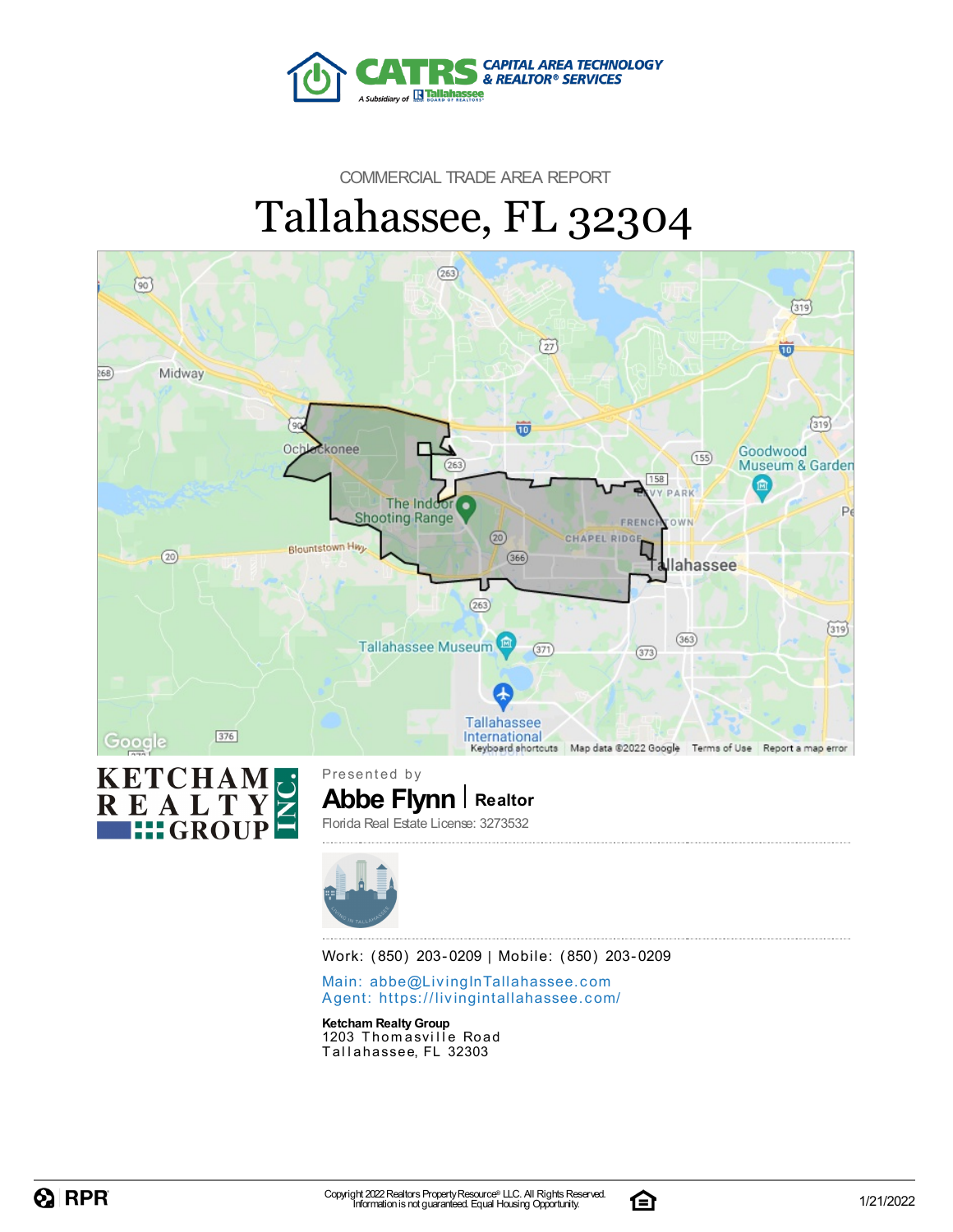|  | T(I) CATRS & REALTOR® SERVICES<br>A Subsidiary of <b>IR Tallahassee</b> |
|--|-------------------------------------------------------------------------|
|--|-------------------------------------------------------------------------|

#### Criteria Used for Analysis

| Income:                 | Age:       | <b>Population Stats:</b> |  |
|-------------------------|------------|--------------------------|--|
| Median Household Income | Median Age | <b>Total Population</b>  |  |
| \$23,636                | 22.7       | 48.879                   |  |

Segmentation: **1st Dominant Segment \$23,636 22.7 48,879 Dorms to Diplomas**

#### Consumer Segmentation

| Life Mode                                              |                                                                      | Urbanization                          |
|--------------------------------------------------------|----------------------------------------------------------------------|---------------------------------------|
| What are the<br>people like that<br>live in this area? | Scholars and Patriots<br>College campuses and military neighborhoods | Where do pe<br>like this usu<br>live? |

**Where do people like this usually live?**

Metro Cities Affordable city life, including smaller metros, satellite cities

| <b>Top Tapestry</b><br><b>Segments</b> | <b>Dorms to Diplomas</b>                                  | <b>College Towns</b>                                                | <b>Modest Income</b><br><b>Homes</b>                               | Young and<br><b>Restless</b>                                                            | Down the Road                                                   |
|----------------------------------------|-----------------------------------------------------------|---------------------------------------------------------------------|--------------------------------------------------------------------|-----------------------------------------------------------------------------------------|-----------------------------------------------------------------|
| % of Households                        | 12,893 (70.9%)                                            | 2,828 (15.5%)                                                       | 834 (4.6%)                                                         | 780 (4.3%)                                                                              | 725 (4.0%)                                                      |
| <b>Lifestyle Group</b>                 | <b>Scholars and Patriots</b>                              | <b>Scholars and Patriots</b>                                        | Hometown                                                           | Midtown Singles                                                                         | Rustic Outposts                                                 |
| <b>Urbanization Group</b>              | Metro Cities                                              | Metro Cities                                                        | Urban Periphery                                                    | Metro Cities                                                                            | Semirural                                                       |
| <b>Residence Type</b>                  | Multi-Unit Rentals                                        | Multi-Unit Rentals:<br>Single Family                                | Single Family                                                      | Multi-Unit Rentals                                                                      | Mobile Homes                                                    |
| <b>Household Type</b>                  | Non-Family<br>Households                                  | Singles                                                             | Singles                                                            | Singles                                                                                 | <b>Married Couples</b>                                          |
| <b>Average Household Size</b>          | $2.2\,$                                                   | 2.12                                                                | 2.56                                                               | 2.02                                                                                    | 2.74                                                            |
| Median Age                             | 21.5                                                      | 24.3                                                                | 36.1                                                               | 29.4                                                                                    | 34.3                                                            |
| Diversity Index                        | 52.5                                                      | 53.5                                                                | 33.3                                                               | 76                                                                                      | 70.5                                                            |
| <b>Median Household Income</b>         | \$17,000                                                  | \$28,000                                                            | \$22,000                                                           | \$36,000                                                                                | \$36,000                                                        |
| <b>Median Net Worth</b>                | \$9,000                                                   | \$11,000                                                            | \$13,000                                                           | \$11,000                                                                                | \$30,000                                                        |
| <b>Median Home Value</b>               |                                                           |                                                                     |                                                                    |                                                                                         | \$104,000                                                       |
| <b>Homeownership</b>                   | 7.9%                                                      | 25.5%                                                               | 46.3%                                                              | 13.7%                                                                                   | 66.4 %                                                          |
| <b>Average Monthly Rent</b>            | \$990                                                     | \$890                                                               | \$720                                                              | \$920                                                                                   |                                                                 |
| <b>Employment</b>                      | Students, Services or<br>Professional                     | Students, Services or<br>Professional                               | Services or<br>Administration                                      | Services or<br>Professional                                                             | Services or<br>Administration                                   |
| <b>Education</b>                       | College Degree                                            | College Degree                                                      | <b>High School Graduate</b>                                        | <b>College Degree</b>                                                                   | <b>High School Graduate</b>                                     |
| <b>Preferred Activities</b>            | Buy trendy clothes<br>. Eat frozen dinners,<br>fast food. | Use computers, cell<br>phones for everything<br>. Shop impulsively. | Shop at low-cost<br>retailers warehouse<br>clubs. Play basketball. | Text, redeem coupons<br>from cell phone. Go<br>dancing; play pool;<br>buy organic food. | Visit chat rooms; play<br>games online. Go<br>hunting, fishing. |
| <b>Financial</b>                       | Carry credit card<br>balances                             | Pay bills online                                                    | Pay bills in person                                                | Bank online                                                                             | Prefer convenience of<br>frozen meals, fast food                |
| Media                                  | Connect by cell phone                                     | Customize cell phones                                               | Listen to gospel, R&B<br>radio                                     | Listen to blues, jazz,<br>rap, hip-hop, dance<br>music                                  | Watch Animal Planet<br>on satellite TV                          |
| <b>Vehicle</b>                         | Choose imported<br>subcompact car                         | Prefer vehicle with<br>good gas mileage                             | Take public<br>transportation                                      | Take public<br>transportation                                                           | Bought used vehicle<br>last year                                |

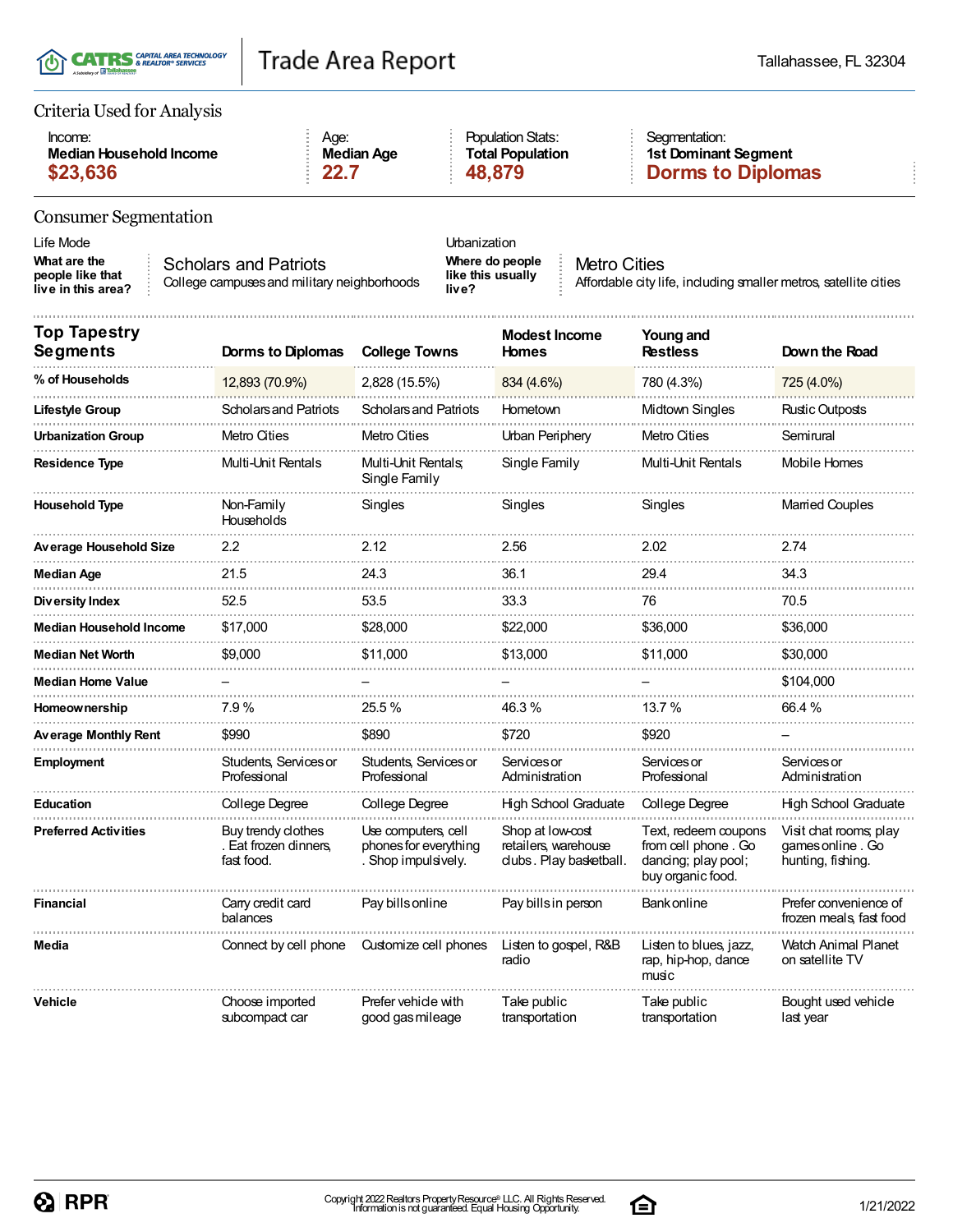

### About this segment Dorms to Diplomas

**Thisisthe** 

#1 dominant segment for thisarea

In thisarea 70.9%

of householdsfall into thissegment

In the United States

### $0.5%$

#### of householdsfall into thissegment

#### An overview of who makes up this segment across the United States

### Who We Are

On their own for the first time, Dorms to Diplomas residents are just learning about finance and cooking. Frozen dinners and fast food are common options. Shopping trips are sporadic, and preferences for products are still being established. Manycarrya balance on their credit card so theycan buywhat theywant now. Although school and part-time work take up manyhours of the day, the remainder is usually filled with socializing and having fun with friends. Theyare looking to learn life lessons inside and outside of the classroom. This is the first online generation, having had lifelong use of computers, the Internet, cell phones and MP3 players.

#### Our Neighborhood

- Mix of dorms, on-campus and off-campus  $\bullet$ housing cater to young renters.
- Off-campus householders are commonly studentsliving alone or with roommates; average household size is2.2.
- 80%of the housing are apartments; many older homesin town have been converted into multifamily living units.
- With limited parking on campus, many walk, bike or car pool to class.
- Only one in ten homesare owner occupied.

#### Socioeconomic Traits

- They're the youngest market with half of the population aged 20-24.
- They're impulse buyerswho experiment with different brands.
- They buy trendy clothes on a budget.
- Vehicles are just a means of transportationeconomy and environmental impact are factors in purchases; used, imported subcompact cars are a popular choice.
- They value socializing, having fun and learning new things.
- They're always connected; their cell phone is never out of reach.

#### Market Profile

- They enjoy going out to bars for drinks and maybe a game of billiards.
- With little experience cooking, fast food and frozen dinnersare the "go-to" choices.
- Appearance and fashion preferences come from magazines; hair color and teeth whiteners are commonplace.
- They listen to all the latest music on mobile MP3 players.
- They're very active, participating in many sports, especially yoga.
- Use a computer for just about everything including news, entertainment, shopping, blogging, social media, TV, moviesand homework

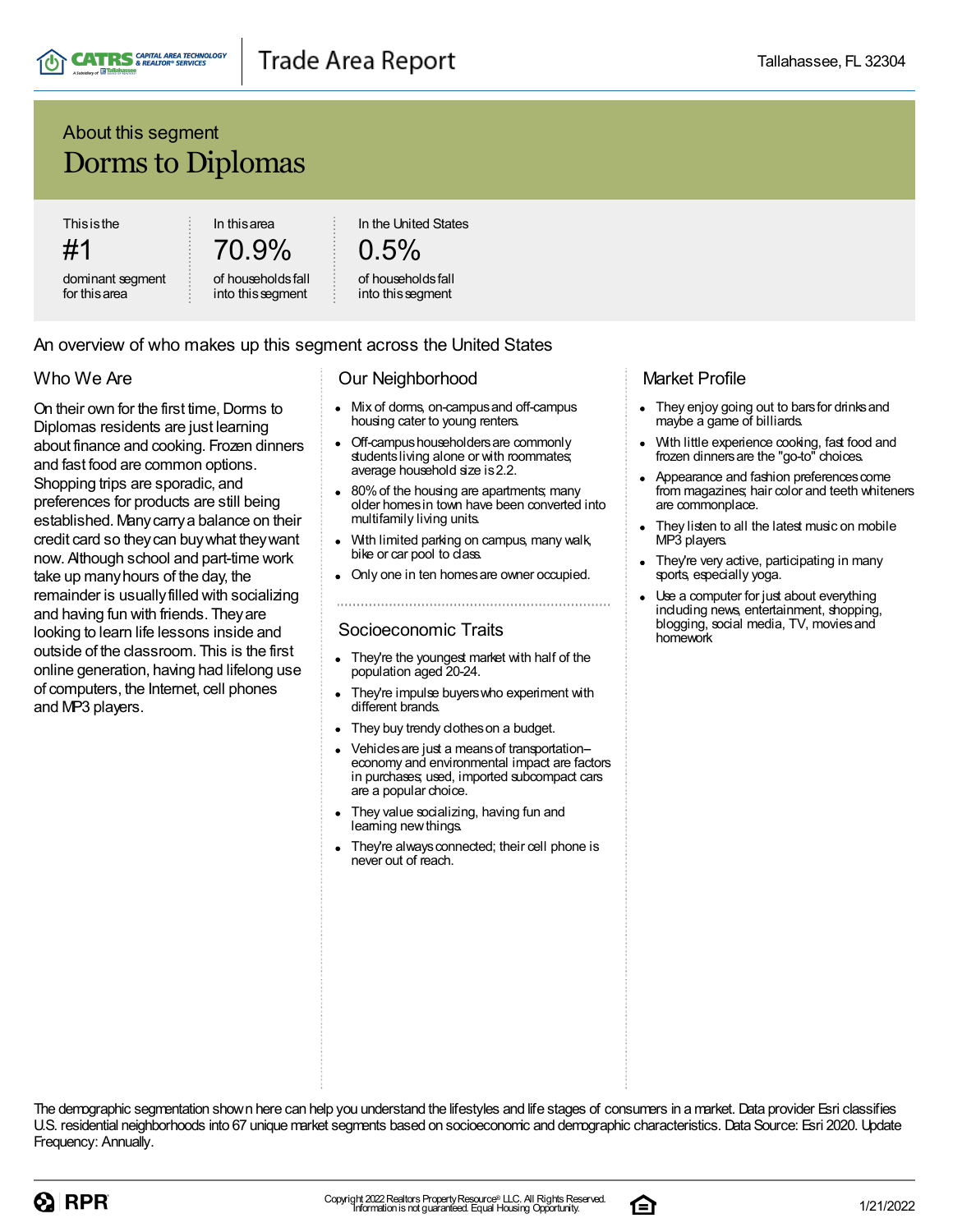

### About this segment College Towns

**Thisisthe** 

#2 dominant segment for thisarea

15.5% of householdsfall

into thissegment

In thisarea

In the United States

### 1.0%

#### of householdsfall into thissegment

#### An overview of who makes up this segment across the United States

#### Who We Are

About half the residents of College Towns are enrolled in college, while the rest work for a college or the services that support it. Students have busyschedules, but make time between studying and part-time jobs for socializing and sports. Students that are newto managing their own finances tend to make impulse buys and splurge on the latest fashions. This digitally engaged group uses computers and cell phones for all aspects of life including shopping, school work, news, social media and entertainment.College Towns are all about newexperiences, and residents seek out varietyand adventure in their lives.

#### Our Neighborhood

- These are non-family householdswith many studentsliving alone or with roommatesfor the first time.
- Thissegment isa mix of densely developed student housing and dorms with local residences.
- Off-campus, low rent apartments comprise half of the housing stock.
- Over three-quarters of the households are renter occupied, with one in ten remaining vacant.
- One-third of homesare single family; mostly occupied by local residentswho own their homes.
- Thismarket isbike and pedestrian friendly.

#### Socioeconomic Traits

- Their limited incomes result in thrifty purchases.
- They do not eat the healthiest foods, nor do they see a doctor regularly.
- They dress to impress with the latest fashions of the season.
- They prefer environmentally friendly products and vehiclesthat get good gasmileage.
- They're heavily influenced by celebrity endorsementsand trendsin magazines.
- They feel anything that can be done online is easier than in person.
- They have liberal political views.

#### Market Profile

- Own a laptop and a portable MP3 player.
- Watch moviesand TV programsonline; MTV and Comedy Central on TV.
- Use the Internet for social media connections, blogging, paying billsand downloading music.
- Have cell phonesonly (no landlines) and enjoy customizing them.
- Popular activities: backpacking, Pilates and Frisbee.
- Go out to the movies and out for drinks.



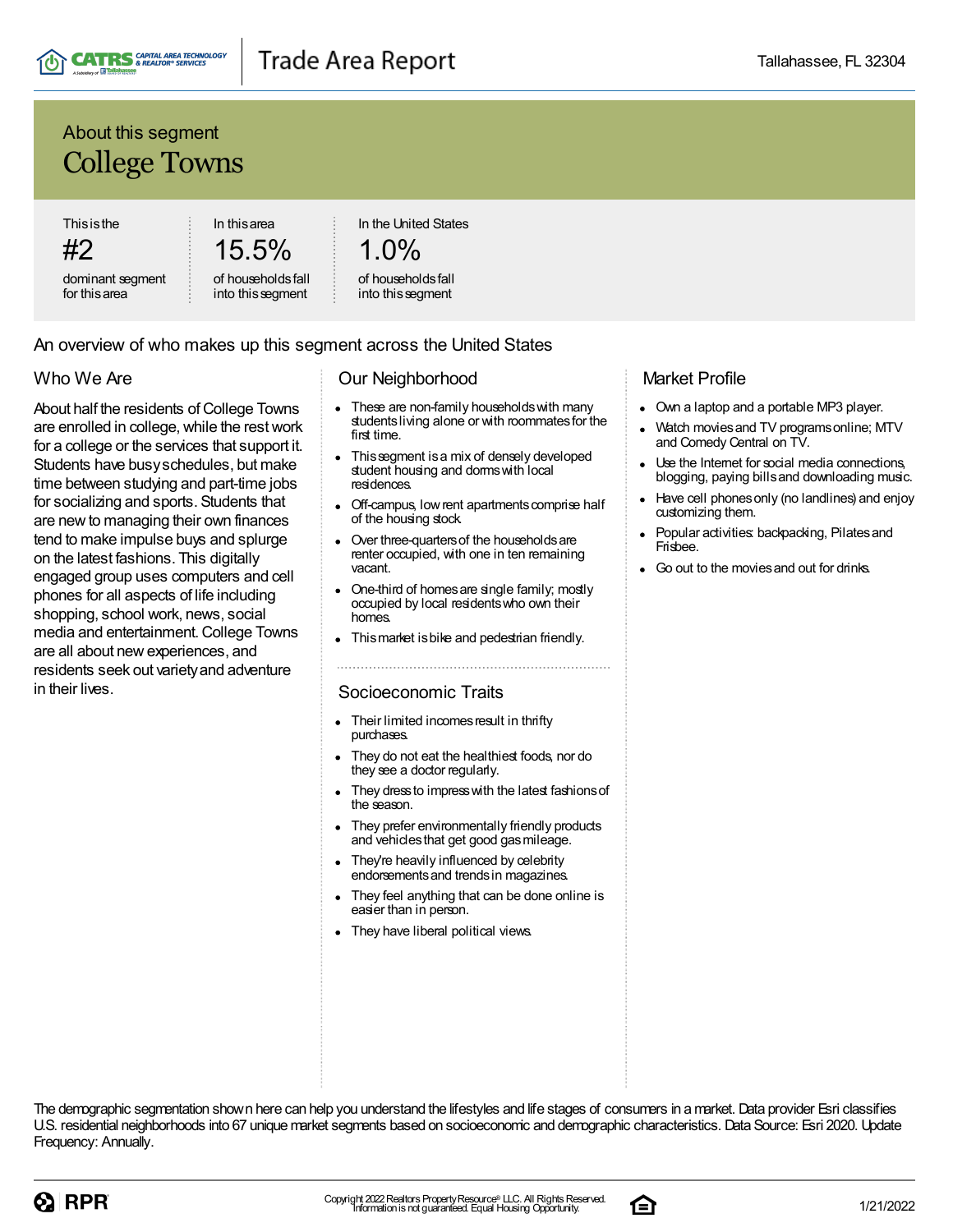### About this segment Modest Income Homes

**Thisisthe** 

#3

dominant segment for thisarea

In thisarea 4.6%

of householdsfall into thissegment

In the United States

### 1.3%

#### of householdsfall into this segment

#### An overview of who makes up this segment across the United States

### Who We Are

Families in this urban segment maybe non-traditional; however, their religious faith and familyvalues guide their modest lifestyles. Manyresidents are primary caregivers to their elderlyfamilymembers. Jobs are not always easyto come by, but wages and salaryincome are still the main sources of income for most households. Reliance on Social Security and public assistance income is necessaryto support single-parent and multi-generational families. High poverty rates in this market make it difficult to make ends meet. Nonetheless, rents are relativelylow. Public transportation is available, and Medicaid can assist families in need.

#### Our Neighborhood

- $\bullet$ Householdsare single person or single parent (usually female householders). Multigenerational familiesare also present.
- Homesare predominantly single family; values reflect the age of the housing, built more than 60 yearsago.
- Over half of the homes are renter occupied; average rent islower than the U.S. average.
- Most householdshave no vehicle or one car, with a high dependence on public transportation.

#### Socioeconomic Traits

- Almost a quarter of adultsaged 25 or more have no high school diploma.
- Labor force participation isonly 50%, with unemployment at more than double the U.S. rate.
- Income islessthan half of the U.S. median  $\bullet$ income; one in three householdsare in poverty, dependent on Social Security, public assistance and Supplemental Security Income.
- Consumersin thismarket consider traditional gender rolesand religiousfaith very important.
- Thismarket livesfor today, choosing to save only for a specific purpose.
- They favor TV astheir media of choice and will purchase a product with a celebrity endorsement.

#### Market Profile

- To make endsmeet, consumersshop at warehouse clubs and low-cost retailers.
- Unlikely to own a credit card, they pay their billsin person.
- Thismarket supportsmultigenerational families; they are often primary caregivers for elderly family members. On average, Modest Income Homesresidentshave a higher reliance on Medicaid.
- For entertainment, they listen to gospel and R&B music.
- The recreational activity of choice for residents isbasketball.



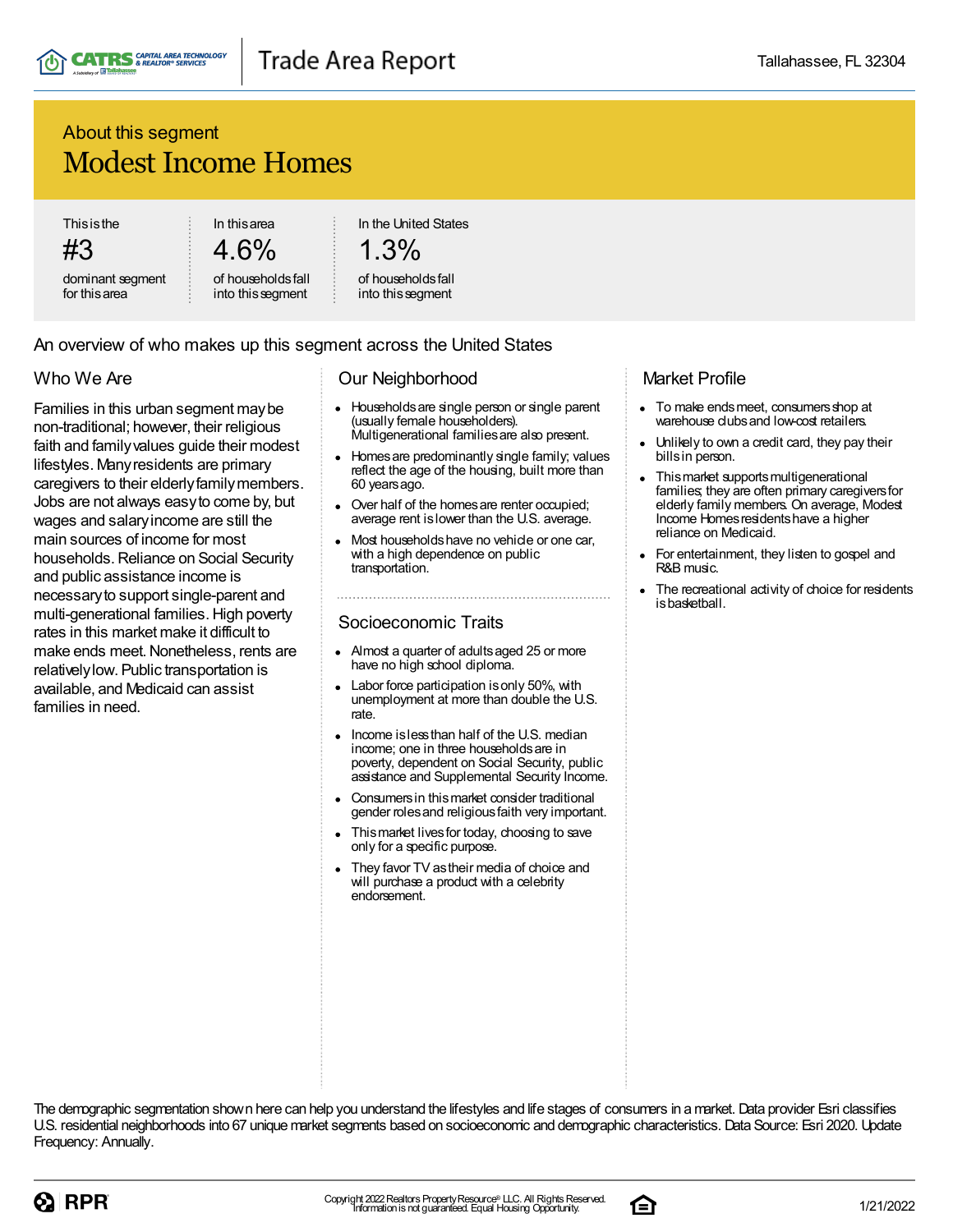

### About this segment Young and Restless

**Thisisthe** 

#4

dominant segment for thisarea

In thisarea 4.3%

of householdsfall into thissegment

In the United States

$$
1.7\%
$$

#### of householdsfall into thissegment

#### An overview of who makes up this segment across the United States

#### Who We Are

Gen Ycomes of age: Well-educated young workers, some of whom are still completing their education, are employed in professional/technical occupations, as well as sales and office/administrative support roles. These residents are not established yet, but striving to get ahead and improve themselves. This market ranks in the top 5 for renters, movers, college enrollment and labor-force participation rate. Almost 1 in 5 residents move each year. Close to half of all householders are under the age of 35, the majorityliving alone or in shared nonfamilydwellings. Median household income is still below the U.S. average. Smartphones are a wayof life, and they use the Internet extensively. Young and Restless consumers are diverse, favoring denselypopulated neighborhoods in large metropolitan areas; more than 50 percent are located in the South (almost a fifth in Texas), with the rest chiefly in the West and Midwest.

#### Our Neighborhood

- $\bullet$ One of the youngest markets: Half the householdersunder age 35; median age 29.4.
- Primarily single-person householdswith some shared households.
- Highly mobile market, beginning careersand changing addressesfrequently.
- Naturally, one of the top five renter markets.
- Apartment rentalspopular: 45%in 5-19 unit buildings, 26% in 20+ unit buildings.
- Majority of housing built in 1970 or later (83%).

#### Socioeconomic Traits

- Education completed: 2 out of 3 have some college, an associate'sdegree, or a bachelor's degree or higher. Education in progress: almost 15%are still enrolled in college.
- Labor force participation rate is exceptionally high at 75.4%; unemployment islowat 7.8%.
- These are careful shoppers, aware of prices, and demonstrate little brand loyalty.
- They like to be the first to try new products, but prefer to do research before buying the latest electronics.
- Most of their information comesfrom the Internet and TV, rather than traditional media.
- Carry their cell phone everywhere they go.

#### Market Profile

- No landline telephone for majority of households, preferring a cell phone only.
- Use their cell phone to text, listen to music, pay bills, redeem coupons, lookup directions and accessfinancial information.
- Online activitiesinclude banking (with paperless statements), purchasing items on eBay, accessing Twitter and Facebook, and watching movies and TV shows.
- Enjoy dancing, playing pool, watching MTV and Comedy Central programs, reading fashion magazines and playing volleyball.
- Listen to blues, jazz, rap, hip hop, and dance music and read music magazines.
- Purchase natural/organic food, but frequent fast food restaurants.



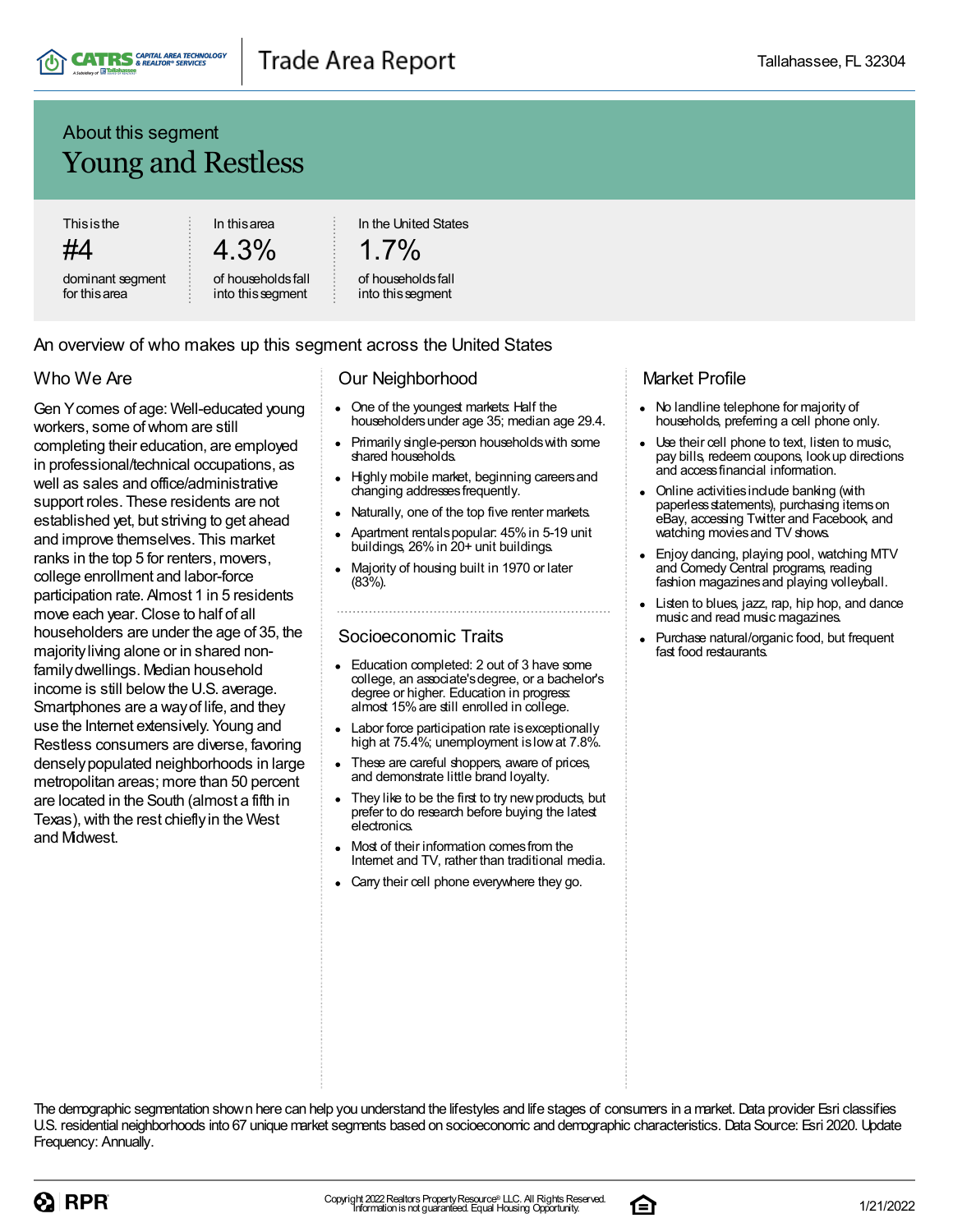

### About this segment Down the Road

**Thisisthe** 

#5 dominant segment for thisarea

4.0% of householdsfall

into thissegment

In thisarea

An overview of who makes up this segment across the United States

In the United States

1.1% of householdsfall

#### Who We Are

Down the Road is a mixof low-density, semi-rural neighborhoods in large metropolitan areas; half are located in the South, with the rest chiefly in the West and Midwest. Almost half of householders live in mobile homes; approximately two-fifths live in single-familyhomes. These are younger, diverse communities, with the highest proportion of American Indians of anysegment. These family-oriented consumers value their traditions. Workers are in service, retail trade, manufacturing and construction industries, with higher proportions in agriculture and mining, compared to the U.S. in general. This market has higher unemployment, much lower median household income and home value, and a fifth of households with income below poverty level.

#### Our Neighborhood

into thissegment

- Two-thirds of households are owned.
- Family market, primarily married couples or single-parent households.
- Close to half of all householdslive in mobile homes.
- Four-fifthsof householdswere built in 1970 or later.
- About 18%of owned homesare valued under \$50,000 (more than three timesthe U.S. percentage).

#### Socioeconomic Traits

- Education completed: 37% with a high school diploma only, 38% with some college education or a degree.
- Unemployment rate is11.6%, higher than the U.S. rate.
- Labor force participation rate is 59.6%, slightly lower than the U.S.
- Family-oriented, outgoing consumers; they place importance on preserving time-honored customs.
- They put a premium on convenience rather than health and nutrition.

#### Market Profile

- Purchased a used vehicle in the past year,  $\bullet$ likely maintaining the vehicle themselves.
- Routinely stop by the convenience store to purchase a lottery ticket.
- Participate in fishing and hunting.
- Visit chat rooms and play games online.
- Listen to the radio, especially at work, with a preference for rap, R&B and hip-hop music.
- Enjoy programson Animal Planet, typically  $\bullet$ watching via satellite dish.
- Often prepare quickmeals, using packaged or frozen dinner entrees.
- Favorite fast food: pizza.
- Frequent Walmart for all their shopping needs (groceries, clothing, pharmacy, etc.).



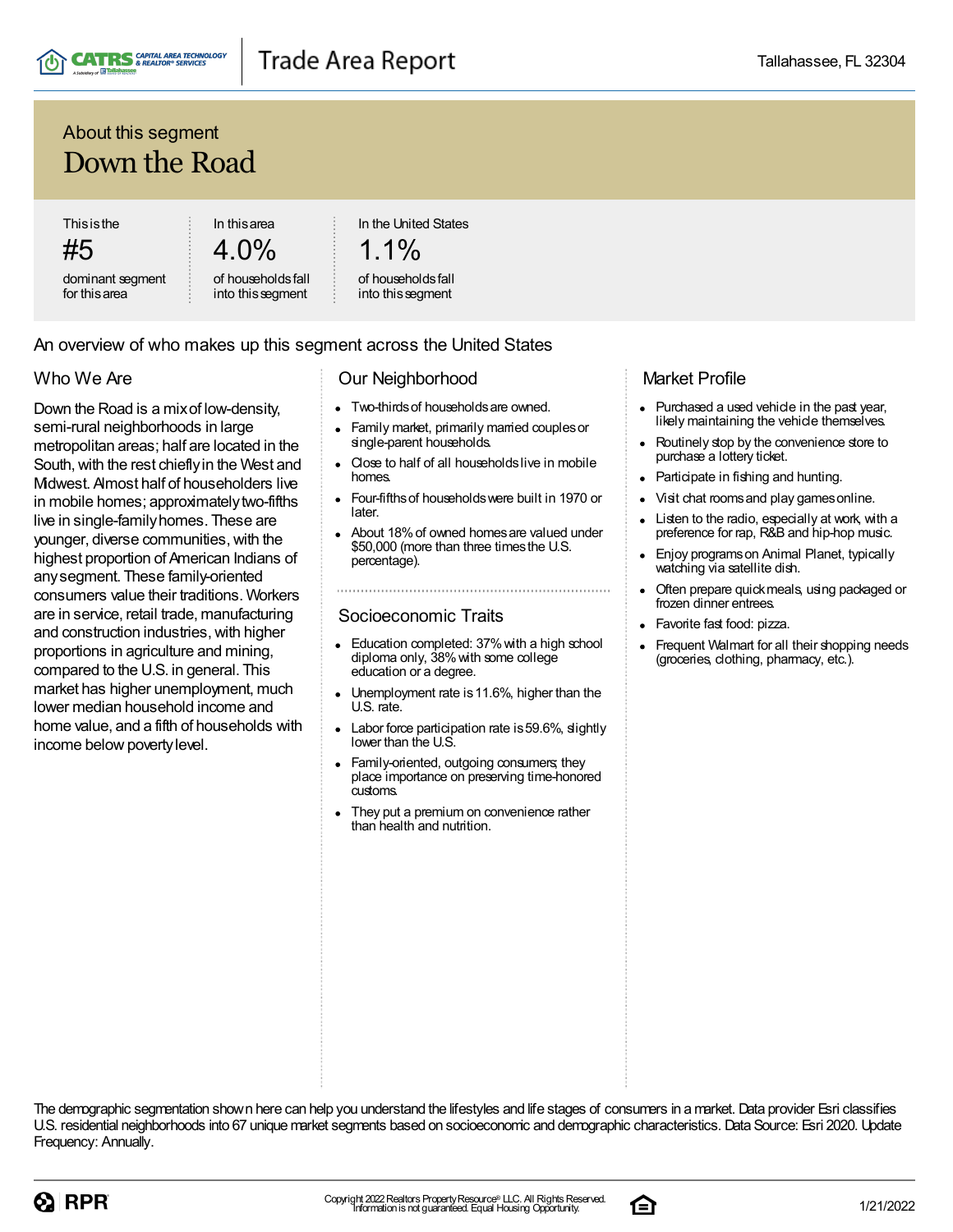### Tallahassee, FL 32304: Population Comparison

| <b>Total Population</b>                      | 32304               | 48,879     |
|----------------------------------------------|---------------------|------------|
| This chart shows the total population in     |                     | 50,792     |
| an area, compared with other<br>geographies. | Leon County 294,288 |            |
| Data Source: U.S. Census American            |                     | 306,980    |
| Community Survey via Esri, 2020              | Florida             | 21,165,619 |
| Update Frequency: Annually                   |                     |            |
|                                              |                     | 22,655,619 |
| $\vert$ 2020                                 |                     |            |
| 2025 (Projected)                             |                     |            |



#### PopulationChange Since 2010 **32304** 5.99% Thischart showsthe percentage change 3.91% in area'spopulation from 2010 to 2020, Leon County compared with other geographies. 4.31% Data Source: U.S. Census American Community Survey via Esri, 2020 Florida 13.01% Update Frequency: Annually 7.04% 2020 2025 (Projected)

### TotalDaytime Population

Thischart showsthe number of people who are present in an area during normal businesshours, including workers, and comparesthat population to other geographies. Daytime population isin contrast to the "resident" population present during evening and nighttime hours.

Data Source: U.S. Census American Community Survey via Esri, 2020 Update Frequency: Annually

32304



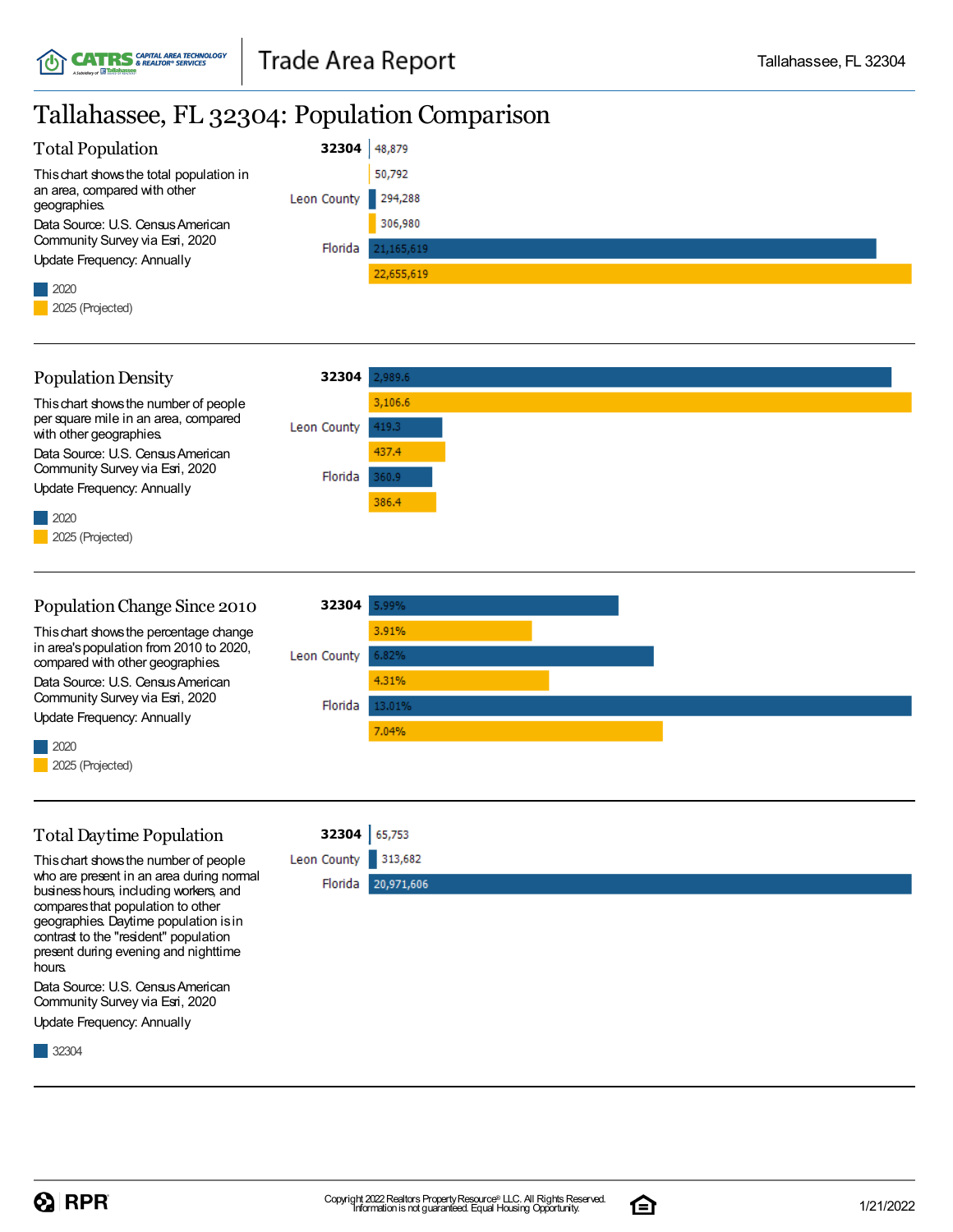

**32304**

Florida 357.6

447.0

Leon County

#### Daytime Population Density

Thischart showsthe number people who are present in an area during normal businesshours, including workers, per square mile in an area, compared with other geographies. Daytime population is in contrast to the "resident" population present during evening and nighttime hours.

Data Source: U.S. Census American Community Survey via Esri, 2020

Update Frequency: Annually

32304



# Female / Male Ratio

Update Frequency: Annually

2025 (Projected)

2020

| 32304       | 50.3% | 49.7% |
|-------------|-------|-------|
|             | 50.5% | 49.5% |
| Leon County | 52.0% | 48.0% |
|             | 52.0% | 48.0% |
| Florida     | 51.1% | 48.9% |
|             | 51.1% | 48.9% |

Women 2020 malesin an area, compared with other geographies. Data Source: U.S. Census American Community Survey via Esri, 2020 Update Frequency: Annually

Thischart showsthe ratio of femalesto



 $\Omega$  RPR



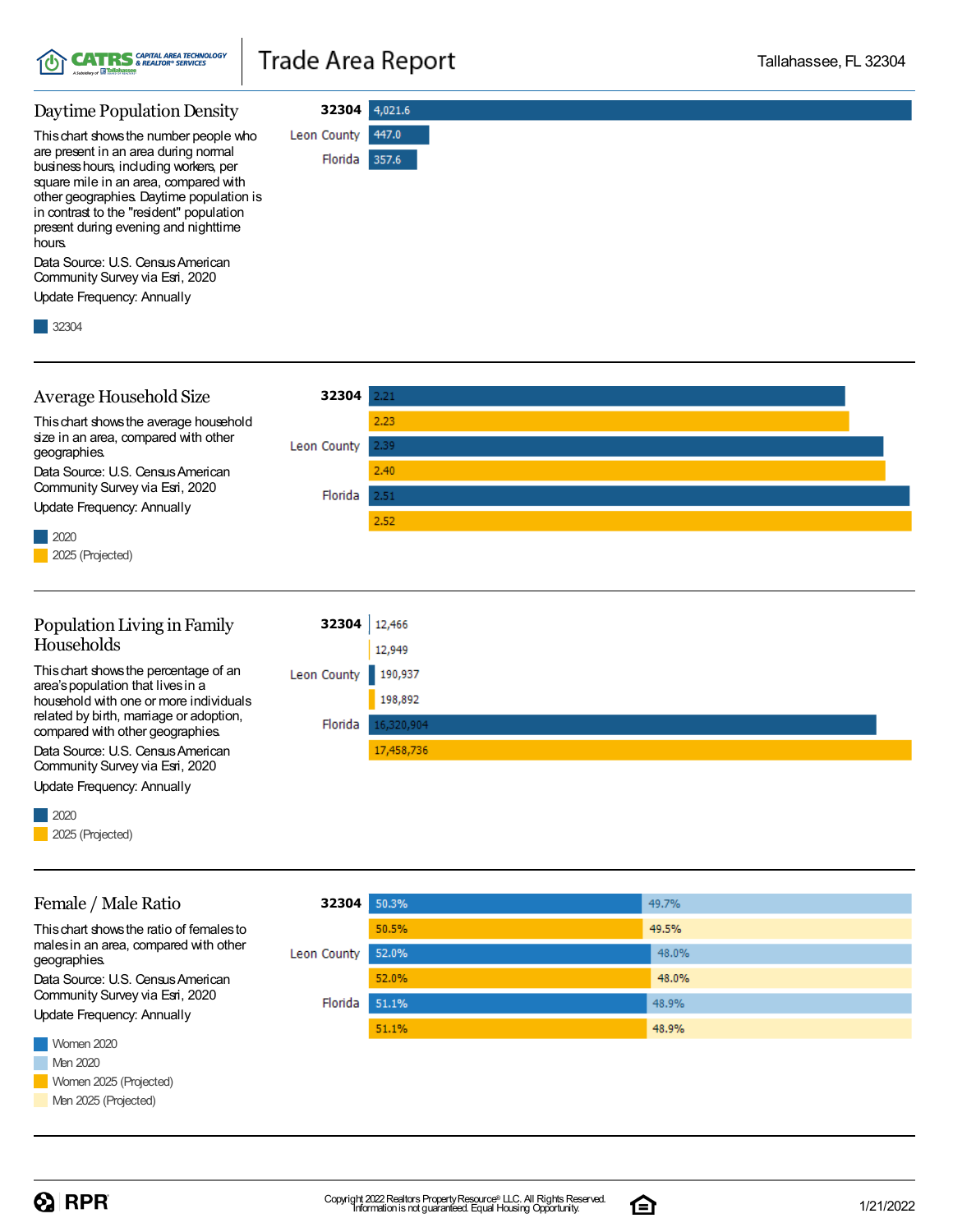### Tallahassee, FL 32304: Age Comparison





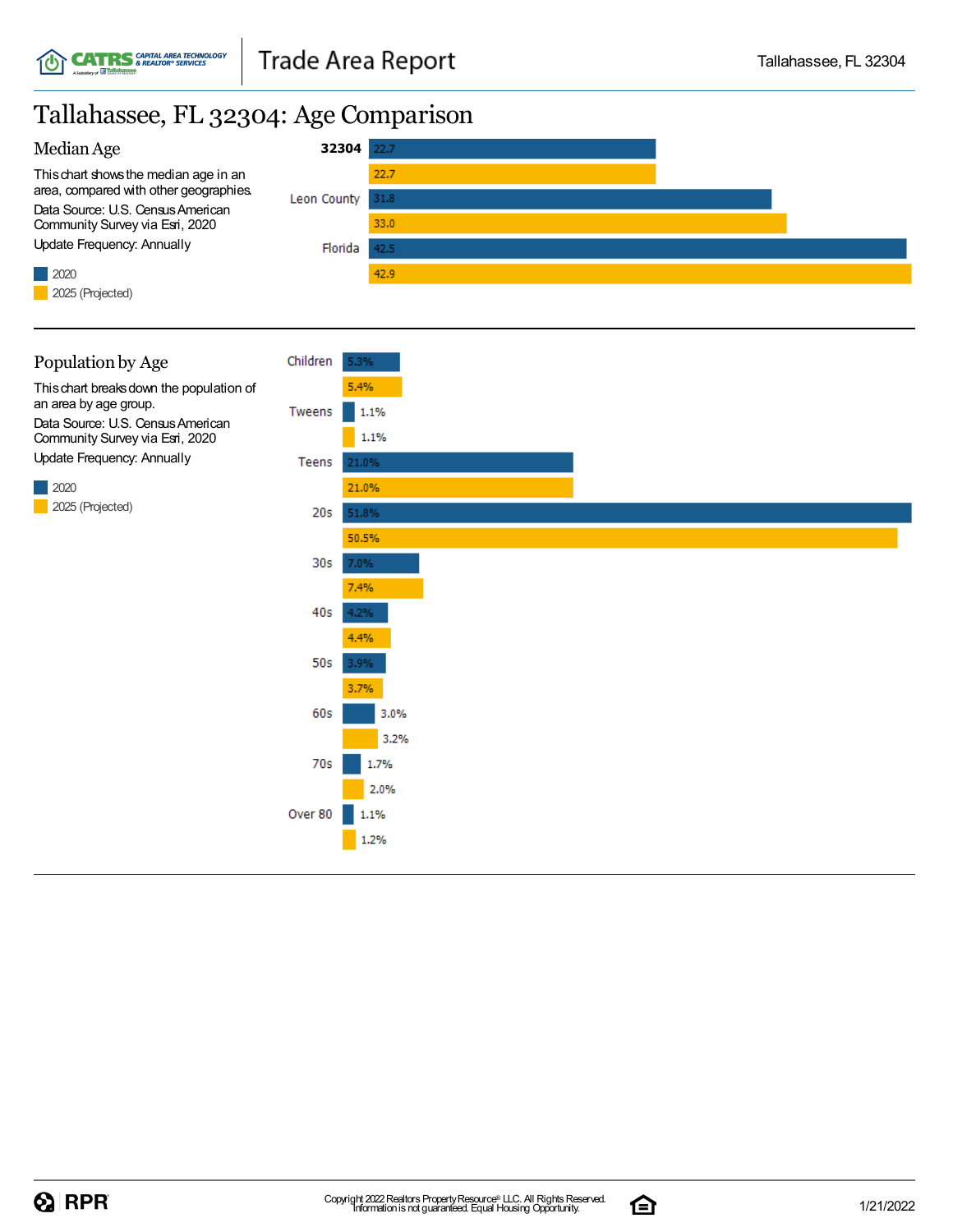### Tallahassee, FL 32304: Marital Status Comparison

| randnassee, r D ()404. Marriar Status Comparison                                                                                                                                                                              |             |                |  |
|-------------------------------------------------------------------------------------------------------------------------------------------------------------------------------------------------------------------------------|-------------|----------------|--|
| Married / Unmarried Adults                                                                                                                                                                                                    | 32304 8.1%  | 91.9%          |  |
| Ratio                                                                                                                                                                                                                         | Leon County | 39.0%<br>61.0% |  |
| This chart shows the ratio of married to<br>unmarried adults in an area, compared<br>with other geographies.<br>Data Source: U.S. Census American<br>Community Survey via Esri, 2020<br>Update Frequency: Annually<br>Married | Florida     | 48.4%<br>51.6% |  |
| Unmarried                                                                                                                                                                                                                     |             |                |  |
| Married                                                                                                                                                                                                                       | 32304       | 8.1%           |  |
| This chart shows the number of people in                                                                                                                                                                                      | Leon County | 39.0%          |  |
| an area who are married, compared with<br>other geographies.                                                                                                                                                                  | Florida     | 48.4%          |  |
| Data Source: U.S. Census American<br>Community Survey via Esri, 2020                                                                                                                                                          |             |                |  |
| <b>Update Frequency: Annually</b>                                                                                                                                                                                             |             |                |  |
| Never Married                                                                                                                                                                                                                 | 32304       | 85.4%          |  |
| This chart shows the number of people in                                                                                                                                                                                      | Leon County | 47.1%          |  |
| an area who have never been married,<br>compared with other geographies.                                                                                                                                                      | Florida     | 31.9%          |  |
| Data Source: U.S. Census American<br>Community Survey via Esri, 2020                                                                                                                                                          |             |                |  |
| <b>Update Frequency: Annually</b>                                                                                                                                                                                             |             |                |  |
| Widowed                                                                                                                                                                                                                       | 32304       | 1.3%           |  |
| This chart shows the number of people in                                                                                                                                                                                      | Leon County | 3.9%           |  |
| an area who are widowed, compared<br>with other geographies.                                                                                                                                                                  | Florida     | 6.8%           |  |
| Data Source: U.S. Census American<br>Community Survey via Esri, 2020                                                                                                                                                          |             |                |  |
| <b>Update Frequency: Annually</b>                                                                                                                                                                                             |             |                |  |
| Divorced                                                                                                                                                                                                                      | 32304       | 5.1%           |  |
| This chart shows the number of people in                                                                                                                                                                                      | Leon County | 10.0%          |  |
| an area who are divorced, compared with<br>other geographies.                                                                                                                                                                 | Florida     | 13.0%          |  |
| Data Source: U.S. Census American<br>Community Survey via Esri, 2020                                                                                                                                                          |             |                |  |
| Update Frequency: Annually                                                                                                                                                                                                    |             |                |  |

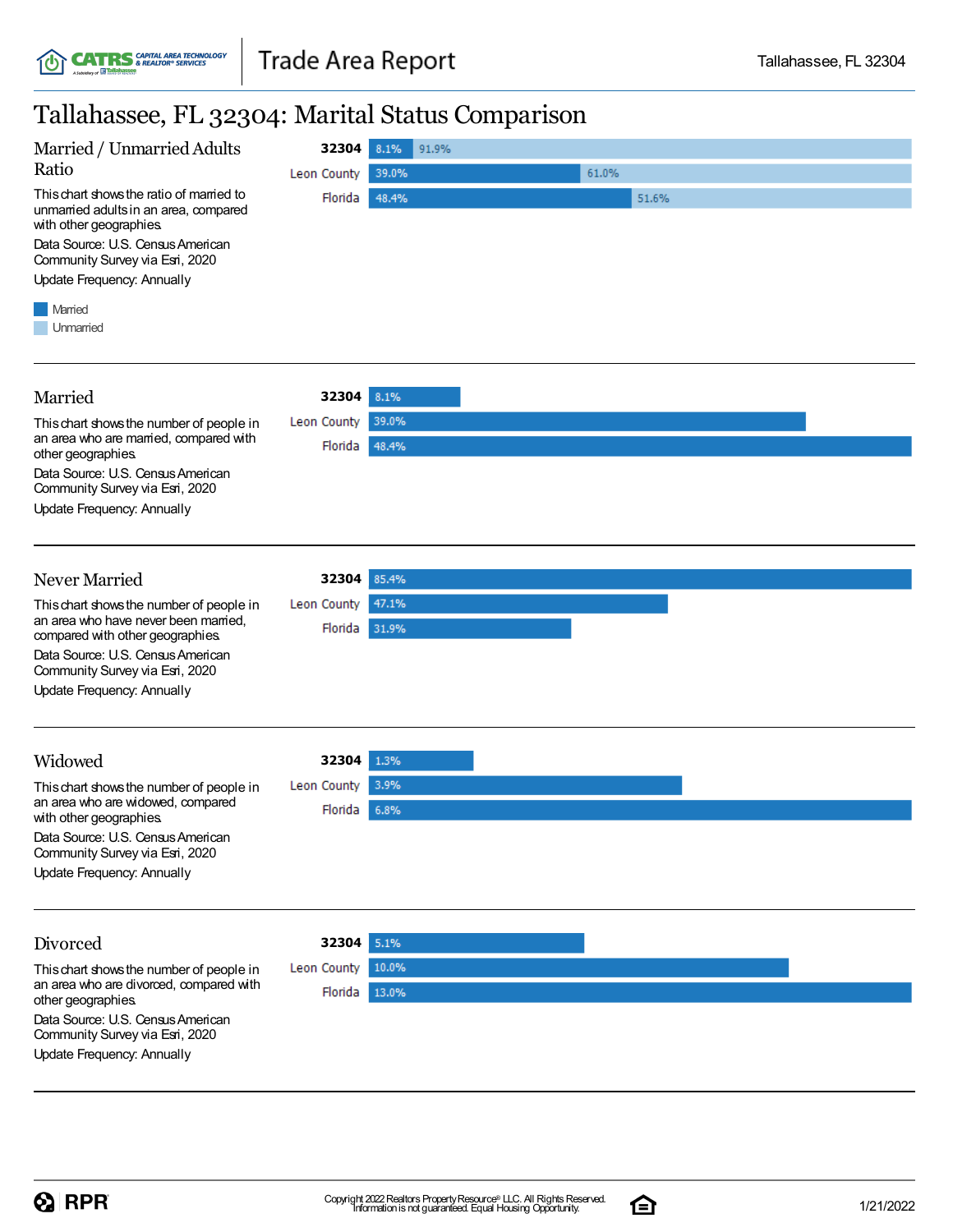### Tallahassee, FL 32304: Economic Comparison



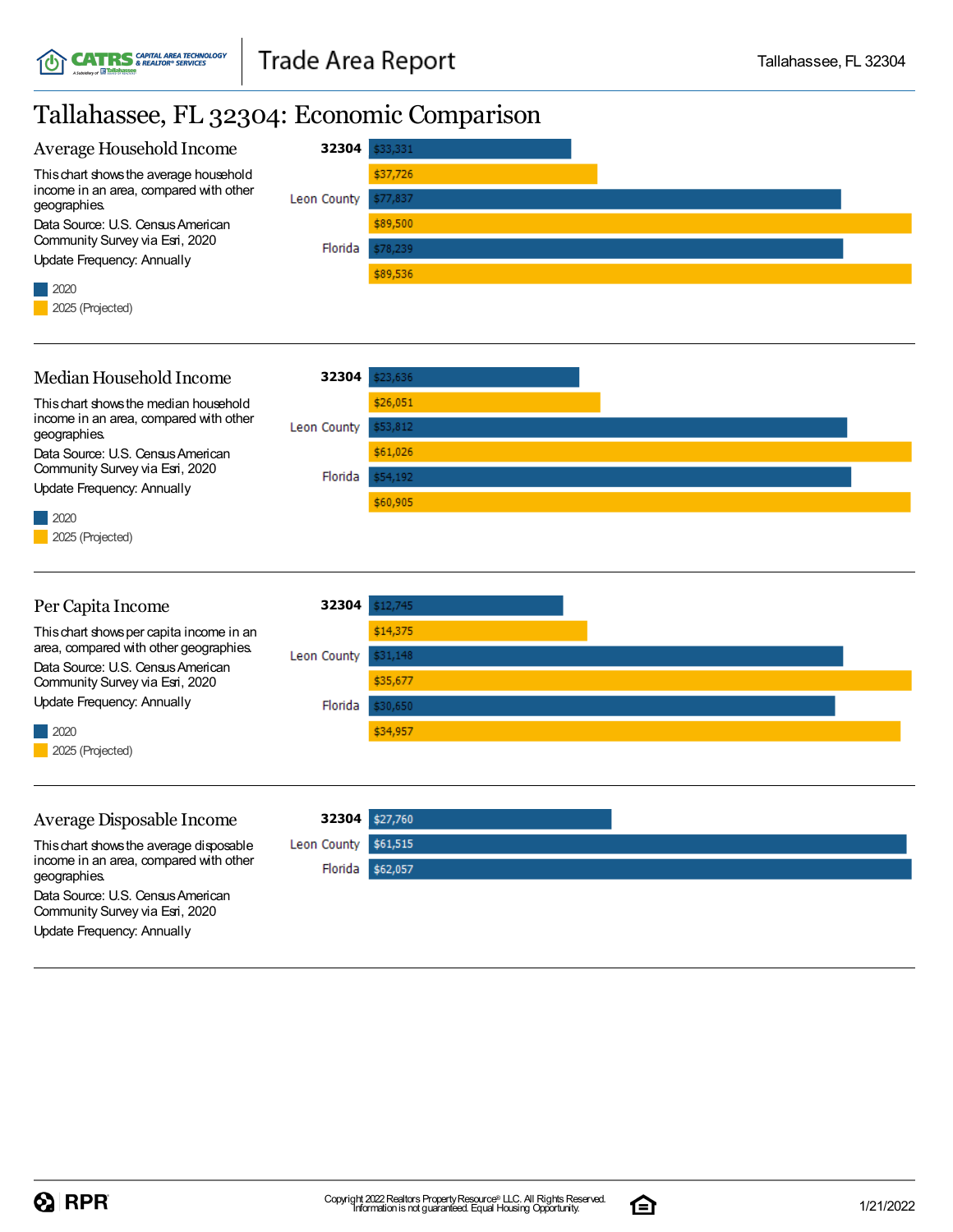

### Trade Area Report

#### Unemployment Rate

Thischart showsthe unemployment trend in an area, compared with other geographies.

Data Source: Bureau of Labor Statistics via 3DL

Update Frequency: Monthly





| <b>Employment Count by</b>                                | Accommodation and Food                      | 4,672             |
|-----------------------------------------------------------|---------------------------------------------|-------------------|
| Industry                                                  | Retail Trade                                | 3,559             |
| This chart shows industries in an area                    | Education                                   | 3,233             |
| and the number of people employed in<br>each category.    | Health Care and Social Assistance           | 2,274             |
| Data Source: Bureau of Labor Statistics<br>via Esri, 2020 | Professional, Scientific and Technical      | 1,275             |
| Update Frequency: Annually                                | <b>Public Administration</b>                | 1,232             |
|                                                           | Arts, Entertainment and Recreation          | 1,065             |
|                                                           | Administrative Support and Waste Management | 898               |
|                                                           | Construction                                | 893               |
|                                                           | Other                                       | 750               |
|                                                           | Real Estate, Rental and Leasing             | 640               |
|                                                           | Transportation and Warehousing              | 448               |
|                                                           | <b>Finance and Insurance</b>                | 406               |
|                                                           | Manufacturing                               | 271               |
|                                                           | Information                                 | 256               |
|                                                           | <b>Wholesale Trade</b>                      | 211               |
|                                                           | Agriculture, Forestry, Fishing and Hunting  | 113               |
|                                                           | Utilities                                   | $\blacksquare$ 70 |
|                                                           | Business Management 0 or no data            |                   |
|                                                           | Mining                                      | 0 or no data      |
|                                                           |                                             |                   |

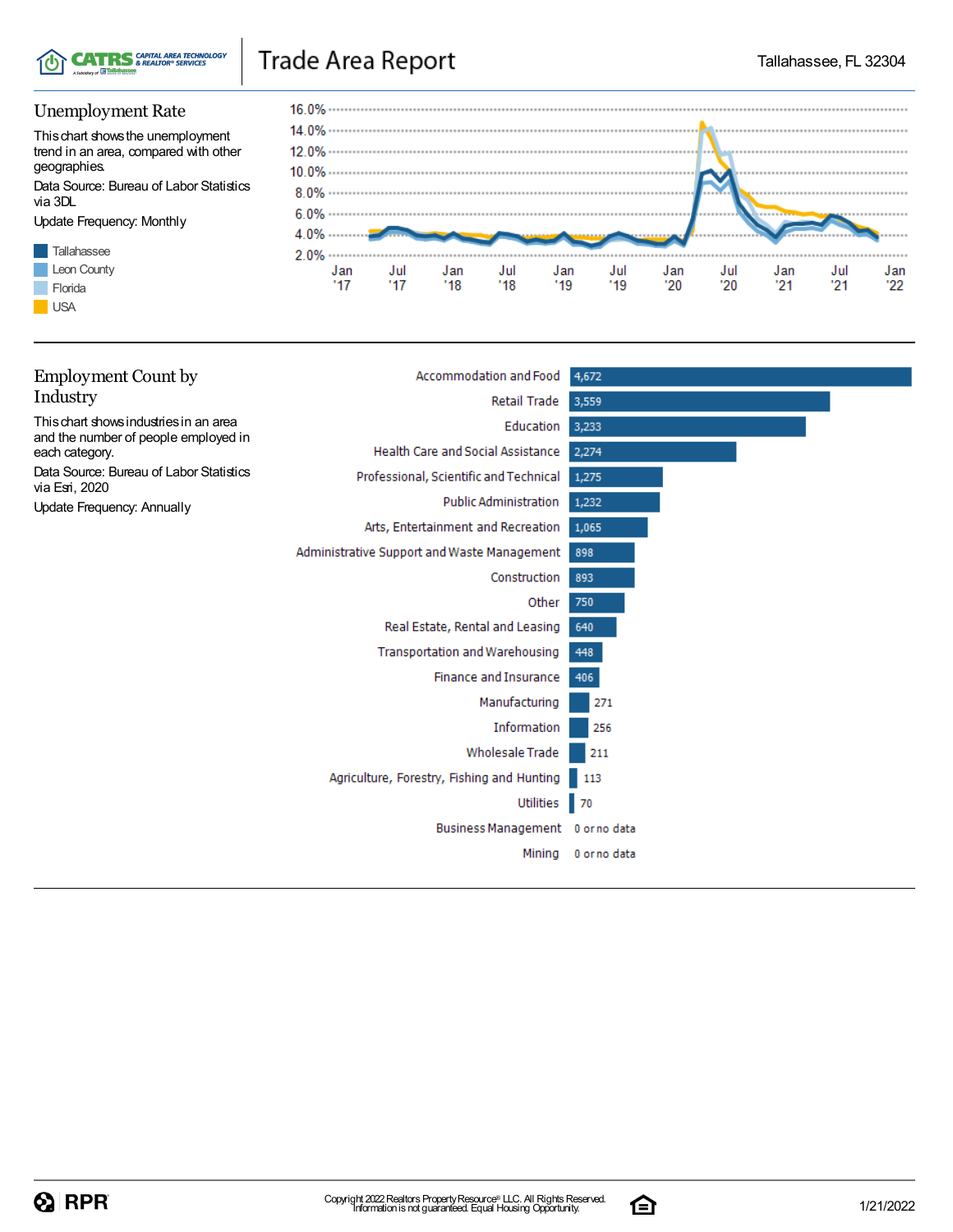**32304**

Florida

**Leon County** 

4.5%

1.8%

4.5%

### Tallahassee, FL 32304: Education Comparison

#### Less than 9th Grade

Thischart showsthe percentage of people in an area who have lessthan a ninth grade education, compared with other geographies.

Data Source: U.S. Census American Community Survey via Esri, 2020

Update Frequency: Annually

#### Some High School

Thischart showsthe percentage of people in an area whose highest educational achievement is some high school, without graduating or passing a high school GED test, compared with other geographies.

Data Source: U.S. Census American Community Survey via Esri, 2020

Update Frequency: Annually

#### High School GED

Thischart showsthe percentage of people in an area whose highest educational achievement ispassing a high school GED test, compared with other geographies.

Data Source: U.S. Census American Community Survey via Esri, 2020

Update Frequency: Annually

### High School Graduate

This chart shows the percentage of people in an area whose highest educational achievement ishigh school, compared with other geographies. Data Source: U.S. Census American Community Survey via Esri, 2020

Update Frequency: Annually

#### **32304** Leon County 14.3% Florida 24.6%

**32304**

Leon County Florida

 $3.7%$ 

4.1%

#### Some College

Thischart showsthe percentage of people in an area whose highest educational achievement issome college, without receiving a degree, compared with other geographies.

Community Survey via Esri, 2020







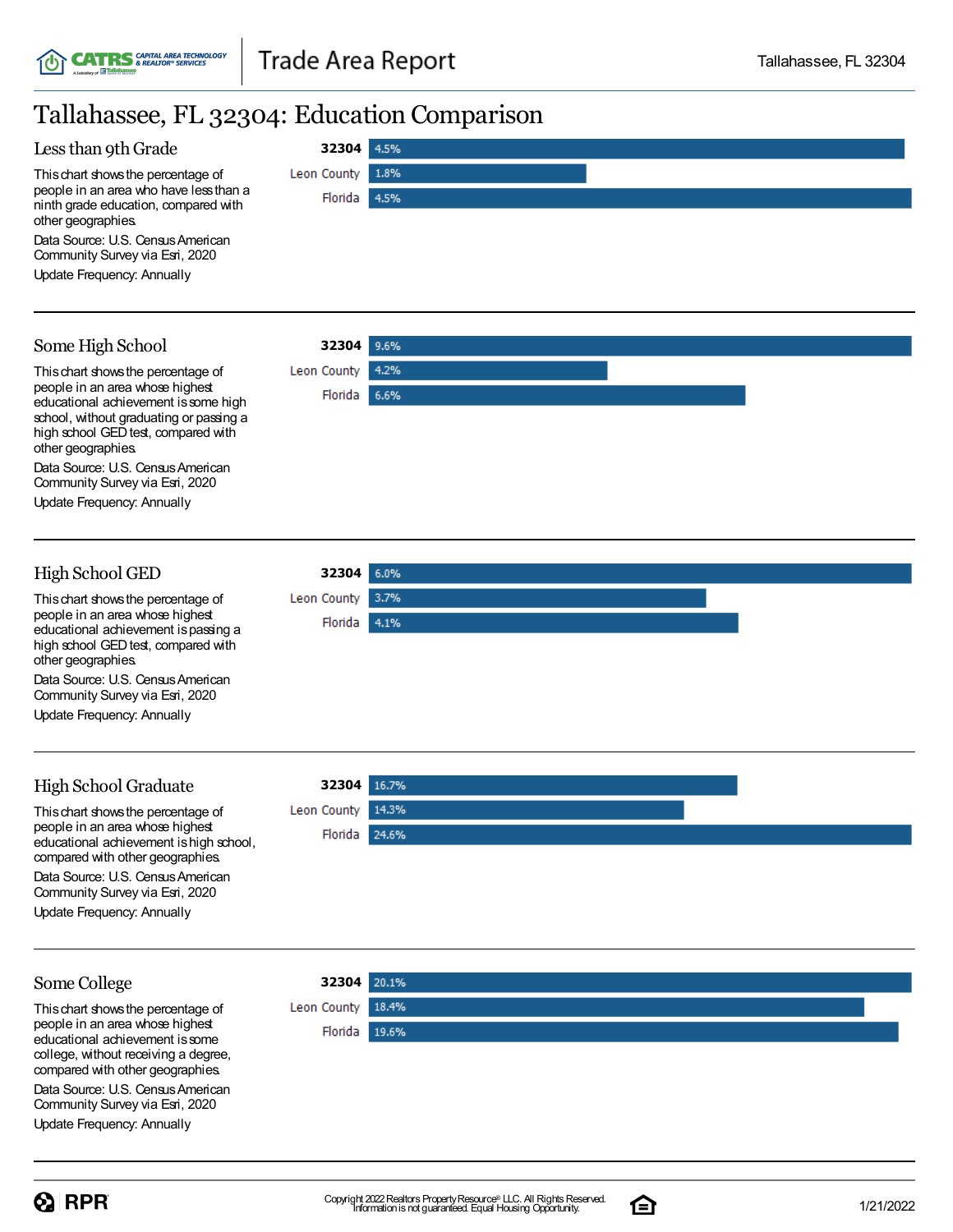

### Trade Area Report

#### Associate Degree **32304** Leon County 9.9% Thischart showsthe percentage of people in an area whose highest Florida 10.2% educational achievement isan associate degree, compared with other geographies. Data Source: U.S. Census American Community Survey via Esri, 2020 Update Frequency: Annually **32304** Bachelor's Degree Thischart showsthe percentage of Leon County 26.8% people in an area whose highest Florida 19.3% educational achievement isa bachelor's degree, compared with other geographies. Data Source: U.S. Census American Community Survey via Esri, 2020 Update Frequency: Annually Grad/Professional Degree **32304** 21.0% Leon County Thischart showsthe percentage of people in an area whose highest Florida 11.0%

educational achievement isa graduate or professional degree, compared with other geographies.

Data Source: U.S. Census American Community Survey via Esri, 2020

Update Frequency: Annually



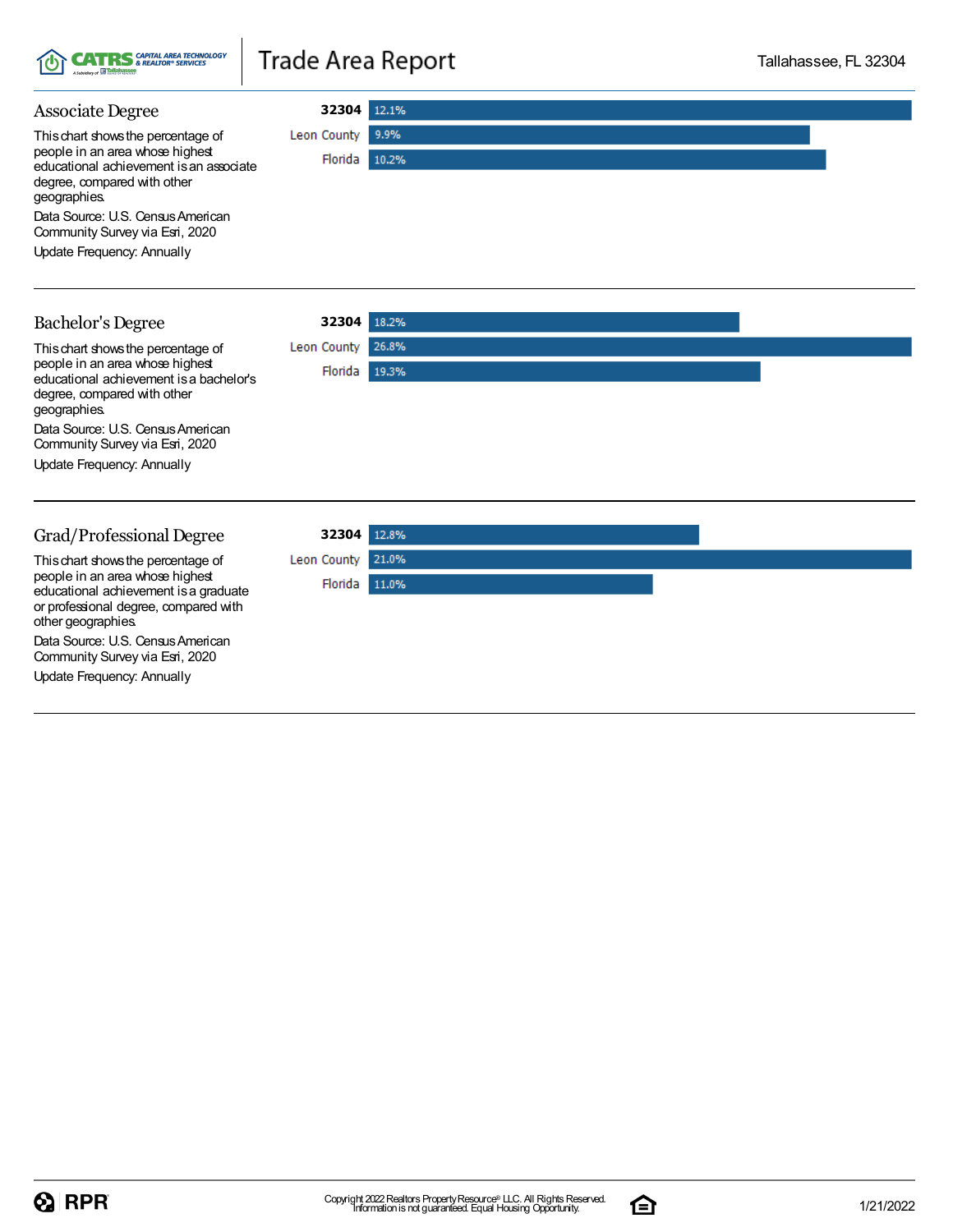### Tallahassee, FL 32304: Commute Comparison

**CATRS** *GAPITAL AREA TECHNOLOGY* 



| How People Get to Work                                                              | Drive Alone           | 73.9%     |
|-------------------------------------------------------------------------------------|-----------------------|-----------|
| This chart shows the types of                                                       | Carpool               | 9.7%      |
| transportation that residents of the area<br>you searched use for their commute, by | Walk                  | 7.8%      |
| percentage of an area's population.                                                 | <b>Public Transit</b> | 4.3%      |
| Data Source: U.S. Census American<br>Community Survey via Esri, 2020                | Bus                   | 4.2%      |
| Update Frequency: Annually                                                          | Work at Home          | 3.6%      |
| 32304                                                                               | Bicycle               | 2.6%      |
|                                                                                     |                       | Taxi 0.7% |
|                                                                                     | Other 0.7%            |           |
|                                                                                     | Motorcycle            | 0.3%      |
|                                                                                     | Ferry                 | 0.1%      |
|                                                                                     |                       |           |

![](_page_15_Picture_7.jpeg)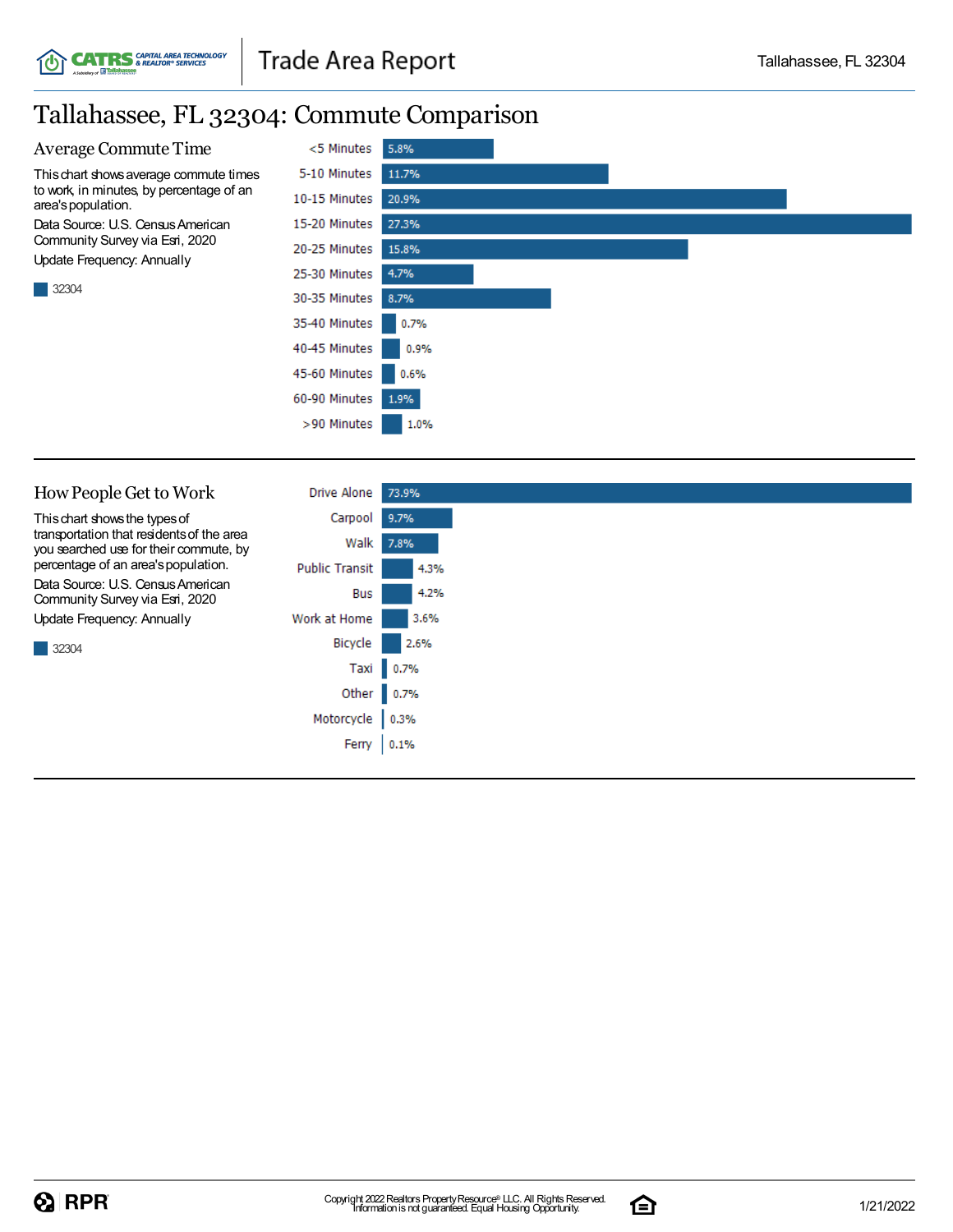### Tallahassee, FL 32304: Home Value Comparison

| Median Estimated Home Value                                                                                                                                                                                             | 32304                  | \$124,000              |  |
|-------------------------------------------------------------------------------------------------------------------------------------------------------------------------------------------------------------------------|------------------------|------------------------|--|
| This chart displays property estimates for<br>an area and a subject property, where<br>one has been selected. Estimated home<br>values are generated by a valuation<br>model and are not formal appraisals.             | Leon County<br>Florida | \$251,690<br>\$338,020 |  |
| Data Source: Valuation calculations<br>based on public records and MLS sources<br>where licensed                                                                                                                        |                        |                        |  |
| <b>Update Frequency: Monthly</b>                                                                                                                                                                                        |                        |                        |  |
| 12 mo. Change in Median                                                                                                                                                                                                 | 32304                  | $+6.9%$                |  |
| <b>Estimated Home Value</b>                                                                                                                                                                                             | <b>Leon County</b>     | $+10.7%$               |  |
| This chart shows the 12-month change in<br>the estimated value of all homes in this<br>area, the county and the state. Estimated<br>home values are generated by a<br>valuation model and are not formal<br>appraisals. | Florida                | $+22.2%$               |  |
| Data Source: Valuation calculations<br>based on public records and MLS sources<br>where licensed                                                                                                                        |                        |                        |  |
| Update Frequency: Monthly                                                                                                                                                                                               |                        |                        |  |
| <b>Median Listing Price</b>                                                                                                                                                                                             | 32304                  | \$120,000              |  |
| This chart displays the median listing<br>price for homes in this area, the county<br>and the state.                                                                                                                    | Leon County<br>Florida | \$267,250<br>\$359,000 |  |
| Data Source: On- and off-market listings<br>sources                                                                                                                                                                     |                        |                        |  |
| <b>Update Frequency: Monthly</b>                                                                                                                                                                                        |                        |                        |  |
| 12 mo. Change in Median                                                                                                                                                                                                 | 32304                  | $+13.7%$               |  |
| <b>Listing Price</b>                                                                                                                                                                                                    | <b>Leon County</b>     | $+9.8%$                |  |
| This chart displays the 12-month change<br>in the median listing price of homes in<br>this area, and compares it to the county<br>and state.                                                                            | Florida                | $+19.7%$               |  |
| Data Source: On- and off-market listings<br>sources                                                                                                                                                                     |                        |                        |  |
| Update Frequency: Monthly                                                                                                                                                                                               |                        |                        |  |

![](_page_16_Picture_7.jpeg)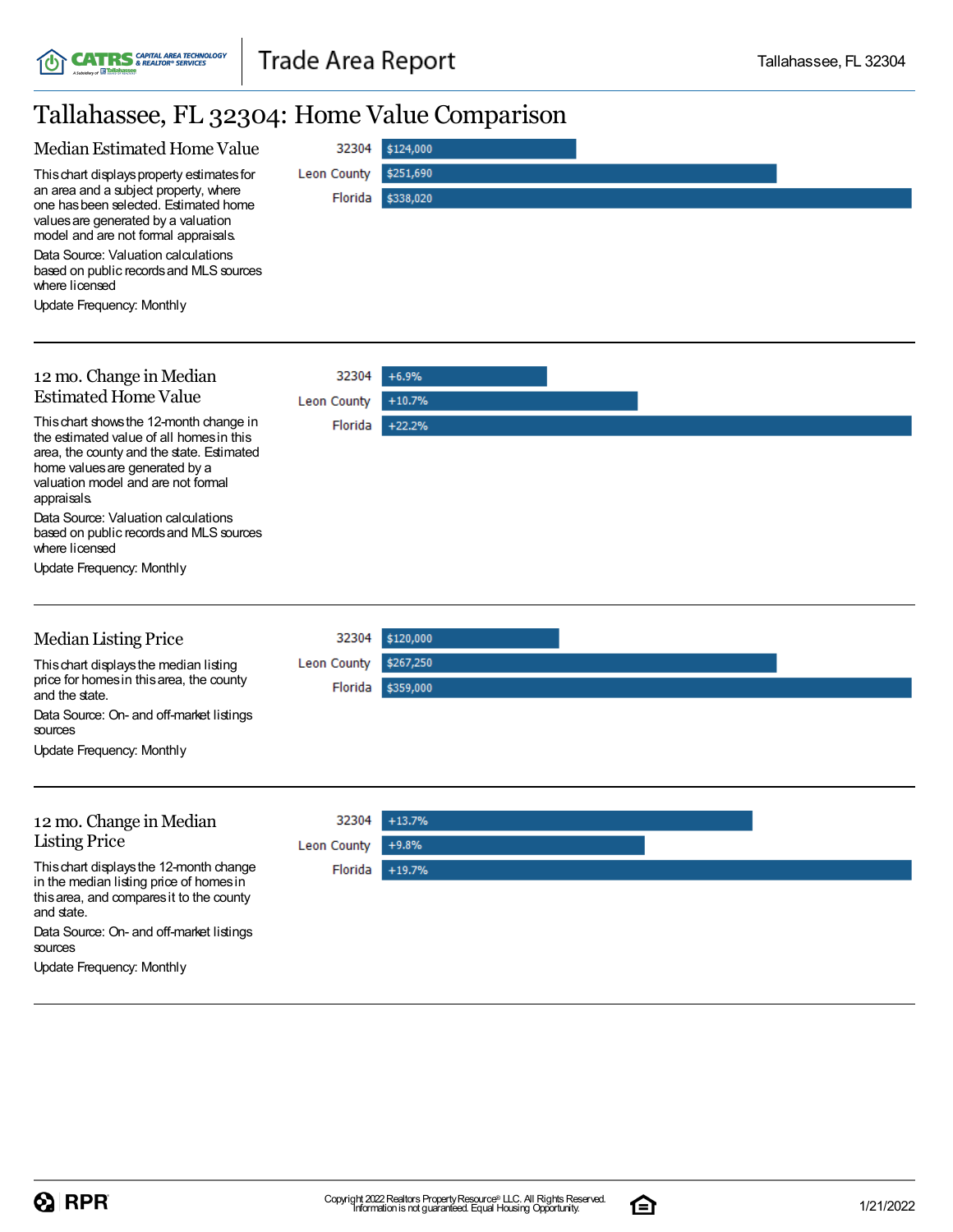![](_page_17_Picture_0.jpeg)

## Traffic Counts

|                                     |                                         |                                             |                                                                                        | $\overline{10}$                               |
|-------------------------------------|-----------------------------------------|---------------------------------------------|----------------------------------------------------------------------------------------|-----------------------------------------------|
|                                     |                                         |                                             |                                                                                        | <b>Fun Station</b>                            |
|                                     |                                         |                                             | $\overline{\mathbf{w}}$                                                                | $\left(\frac{27}{27}\right)$                  |
|                                     |                                         | Commo <sub>n Realth</sub> Bi <sub>ker</sub> |                                                                                        | Stone Rd<br>on Knox Rd                        |
| <b>Ochlockonee</b>                  |                                         | Hartsfield Rd                               |                                                                                        |                                               |
| 呂                                   | $\circ$                                 | (263)                                       | <b>High Rd</b>                                                                         |                                               |
|                                     |                                         |                                             |                                                                                        | W Tharpe St                                   |
|                                     |                                         | $\widetilde{90}$                            |                                                                                        | <b>Y PARK</b>                                 |
|                                     | $\left(90\right)$                       | The Indoor o                                |                                                                                        |                                               |
|                                     |                                         | <b>Shooting Range</b>                       | <b>Mission San Luis</b>                                                                | FRENCHYOWN                                    |
|                                     |                                         | Gum R <sup>o</sup><br>(20)                  |                                                                                        | <b>APEL RIDGE</b>                             |
| <b>Blountstown Hwy</b>              |                                         |                                             |                                                                                        |                                               |
|                                     |                                         | (366)                                       | (366)                                                                                  | Florida State<br>Tallaha<br><b>University</b> |
|                                     |                                         |                                             | Jackson Bluff Rd COLLE                                                                 |                                               |
|                                     |                                         |                                             | <b>EAMU-FSU</b>                                                                        | Gamble St                                     |
| Google                              |                                         |                                             | College of<br>Keyboard shortcuts Map data @2022 Google Terms of Use Report a map error |                                               |
| Daily Traffic Counts:<br>Z.         | $6,001 - 15,000$<br>Up 6,000 / day      | $\triangle$ 15,001 - 30,000                 | $\triangle$ 50,001 - 100,000<br>$30,001 - 50,000$                                      | ▲ Over 100,000 / day                          |
|                                     |                                         |                                             |                                                                                        |                                               |
|                                     |                                         |                                             |                                                                                        |                                               |
|                                     |                                         |                                             |                                                                                        |                                               |
| 56,454                              | 55,605                                  | 48,587                                      | 45,610                                                                                 | 44,834                                        |
| 2021 Est. daily<br>traffic counts   | 2021 Est. daily<br>traffic counts       | 2021 Est. daily<br>traffic counts           | 2021 Est. daily<br>traffic counts                                                      | 2021 Est. daily<br>traffic counts             |
|                                     |                                         |                                             |                                                                                        |                                               |
| Street: W Tennessee St              | Street: W Tennessee St                  | Street: West Tennessee Street               | Street: W Tennessee St                                                                 | Street: W Tennessee St                        |
| Cross: Murphree St<br>Cross Dir: W  | Cross: Mission Rd<br>Cross Dir: W       | Cross: Mission Rd<br>Cross Dir: W           | Cross: Murphree St<br>Cross Dir: W                                                     | Cross: N Ocala Rd<br>Cross Dir: NE            |
| Dist: 0.02 miles                    | Dist: 0.01 miles                        | Dist: 0.11 miles                            | Dist: 0.15 miles                                                                       | Dist: 0.15 miles                              |
|                                     |                                         |                                             |                                                                                        |                                               |
| Historical counts                   | Historical counts                       | Historical counts                           | Historical counts                                                                      | Historical counts                             |
| Count Type<br>Year                  | Count Type<br>Year                      | Count Type<br>Year                          | Count Type<br>Year                                                                     | Count Type<br>Year                            |
| 52,270<br><b>ADT</b><br>2011        | 53,500 AADT<br>2011<br>A                | 2019<br>48,000 AADT                         | 45,000 AADT<br>2011<br>$\mathbf{A}$                                                    | 2011<br>43,500 AADT<br><b>AND</b>             |
| 60,500 AADT<br>2005                 | 2005<br>56,500 AADT<br>$\blacktriangle$ | 49,000 AADT<br>2018<br>不知                   |                                                                                        | 2005<br>45,000 AADT<br>ZX.                    |
| 48,758<br><b>ADT</b><br>1998        |                                         |                                             |                                                                                        |                                               |
|                                     |                                         |                                             |                                                                                        |                                               |
|                                     | 45,000 AADT<br>1997<br>$\Delta$         |                                             |                                                                                        | 31,500 AADT<br>1997<br>$\triangle$            |
| 49,000 AADT<br>$1997$ $\rightarrow$ |                                         |                                             |                                                                                        |                                               |
| 48,618<br><b>ADT</b><br>1996        |                                         |                                             |                                                                                        |                                               |

 $\bigotimes$  RPR

![](_page_17_Picture_7.jpeg)